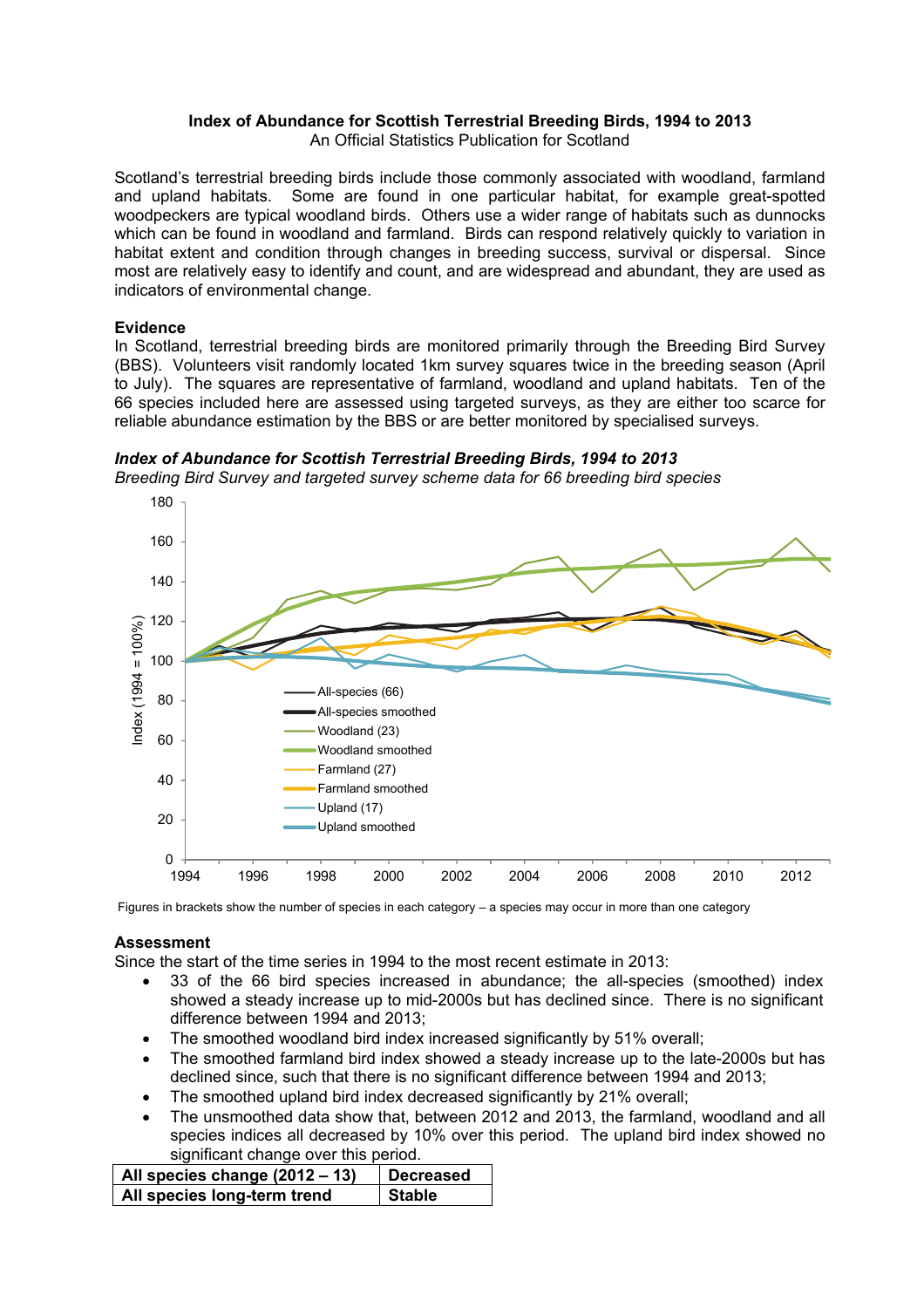# **Commentary**

Since 1994 the smoothed all-species index steadily increased to a maximum in 2007. In 2013 it stood at 5% above the baseline, but 14% below the 2007 figure. The farmland, woodland and allspecies unsmoothed indices all showed decreases between 2012 and 2013. The reasons for these declines may be partly attributed to weather conditions leading to poor breeding success in  $2012<sup>1</sup>$ . The unsmoothed upland index had no significant change over the same period.

In this commentary, long-term refers to 1994 to 2013 and short-term refers to the change between 2012 and 2013. For a number of species it is unclear what the main drivers of population change are, especially for short-term changes. For others, available evidence is provided to help understand reasons for change. Bird populations are affected by the environmental conditions in all parts of their natural range; for example, a migratory bird may be affected by the conditions in Scotland, *en route* to the migratory destination, or at the final destination. The trends for individual species (long-term and short-term) are assessed using the unsmoothed trend. Due to the variability in the individual species trends, a threshold for an increase or decrease is taken to be a long-term or short-term change of 5% or more. Individual species trends are shown in Table 1.

### *Woodland Birds*

Woodland birds have shown the largest increases over the long-term, both in terms of the combined trend and individual species trends.

Species that increased over the long-term include migrants – chiffchaff, blackcap and willow warbler. Chiffchaffs have shown the biggest increase. The reasons for the increase are not clear but may be linked to improved conditions in the wintering areas (Amar *et al*., 2006). Blackcaps have steadily increased throughout Europe (Baillie *et al*., 2014). Willow warbler trends vary regionally; Morrison *et al*. (2010) observed that there is a large-scale spatial gradient to the trends, which may be due to changing climatic conditions, timing of migration and local-scale changes to habitats. Resident birds that increased include great-spotted woodpecker and great tit. Greatspotted woodpeckers have increased throughout Britain, in part due to increased breeding success whereas great tit increases may be due to improved winter survival (Baillie *et al*., 2014).

Capercaillie and mistle thrush have shown sustained long-term declines. Capercaillie declines have been linked to losses of suitable habitat, predation, weather conditions during chick rearing, and disturbance. Capercaillie is a species for which targeted action has been undertaken, such as through the Species Action Framework.<sup>2</sup>

Short-term trends reveal decreases for bullfinch, siskin, lesser redpoll, blackcap, goldcrest and coal tit. Increases were noted for cuckoo, tree pipit and great-spotted woodpecker. Inter-annual changes in the fortunes of woodland bird species may be reflective of changes in food supply. Watson *et al*. (2009) highlighted that species that feed largely on conifer seeds track the considerable variations in the seed crop; beech mast and birch seed are also important.

### *Farmland Birds*

 $\overline{a}$ 

The combined trend for farmland birds shows an increase followed by a decrease over the longterm. Individual species trends reveal a mix of increasing and decreasing populations.

Birds that increased in the long-term include goldfinch, corncrake, whitethroat and species that occupy the wood and edge habitats of farmland (e.g. blackbird and great tit). Goldfinch numbers have increased since 1994; attributed partly to exploiting other food sources, such as more regular feeding in gardens (Baillie *et al*., 2014), resulting in an improved annual survival. Migratory birds such as whitethroat and sedge warbler are currently increasing following earlier population crashes as a result of severe drought in their wintering grounds in the Sahel region of Africa (Baillie & Peach, 1992).

<sup>1</sup> http://www.bto.org/volunteer-surveys/ringing/surveys/ces/ces-results/preliminary-ces-results/2012 2 http://www.snh.gov.uk/protecting-scotlands-nature/species-action-framework/species-action-list/capercaillie/update/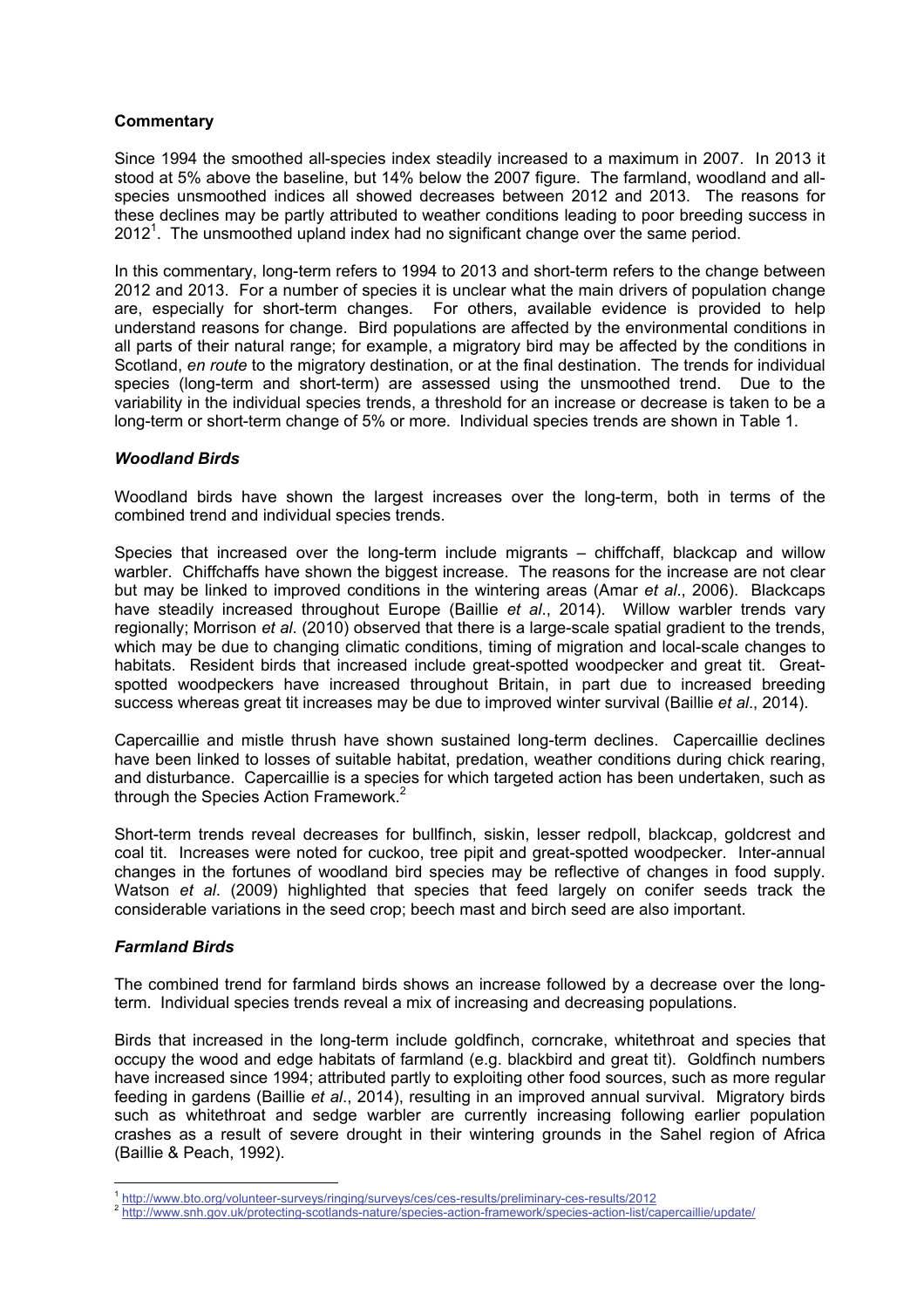Species that decreased in the long-term include lapwing, greenfinch, linnet, skylark and kestrel. The kestrel continues to show the greatest overall decline of any index species since 1994. The causes are unknown, but a study in western France identified negative associations with agricultural intensification (Butet *et al*., 2010). Farmland birds are known to have suffered in recent decades from many aspects of agricultural intensification (Chamberlain *et al*., 2000; Newton, 2004) including drainage of wetlands, autumn sowing of cereals, and increased use of fertilizers and pesticides. For linnet, lapwing and skylark, negative impacts appear to have been strongest on breeding performance (e.g. Siriwardena *et al*., 2000). Greenfinch declines have been linked with the widespread outbreak of trichomonosis that started in 2005 (Lawson *et al*., 2012).

Short-term trends show a mixed picture with increases noted for several species including reed bunting, carrion crow and lapwing between 2012 and 2013. Several species showed declines, including buzzard, goldfinch, greenfinch, jackdaw, rook and corncrake.

### *Upland Birds*

The combined trend for upland birds shows a gradual long-term decline. Trends for the individual species are mixed: 12 declined by 10% or more and three increased over the long-term.

Long-term increases were noted for raven, cuckoo and snipe. Ravens have increased throughout Europe, possibly as a result of an increase in breeding success (Baillie *et al*., 2014). The trend for cuckoo in the uplands differs from woodland, but the reasons for this are not clear. Douglas *et al*. (2010) largely ruled out the influence of host species on cuckoo trends, which suggests that summer food availability or differences in migration or wintering areas play a role.

Species that have decreased in the long term include curlew, dotterel and common sandpiper. Curlew declines are likely to be linked to land use, with predation a likely mechanism (Douglas *et al*., 2014). Dotterel are an alpine specialist, only found on a few mountain tops. The reasons for the decline include changes on their African wintering grounds and changes in distributions of breeding birds (Whitfield, 2002). Common sandpiper have declined across their range (Baillie *et al*., 2014); poor breeding success and over-winter survival are possible factors.

Short-term trends reveal decreases for a range of birds including hooded crow, golden plover and red grouse. Three of the 17 upland species (cuckoo, raven and common sandpiper) increased between 2012 and 2013. A study by Pearce-Higgins *et al*. (2010) has shown a link between the abundance of cranefly larvae and golden plover populations.

### *Birds not specific to any of the habitats*

Eight bird species are not included in the habitat specific trends, either because they do not show a strong association to any of the habitats reported, or insufficient data were available to calculate a habitat specific trend.

Of these, long-term increases have been noted for grey heron, house martin and house sparrow, which for the latter two species contrast with declining populations in England.

Long-term decreases were observed for mallard, stonechat, grey wagtail and swift. Results from BBS surveys elsewhere in the UK, show that swift populations have suffered steep declines. The decline may be related to the availability of suitable nest sites on buildings (Baillie *et al*., 2014) but a reduction in flying insects may also play a role. Stonechat populations are known to be vulnerable to severe winters and numbers in Scotland have plummeted in the past five years following a decade of increase.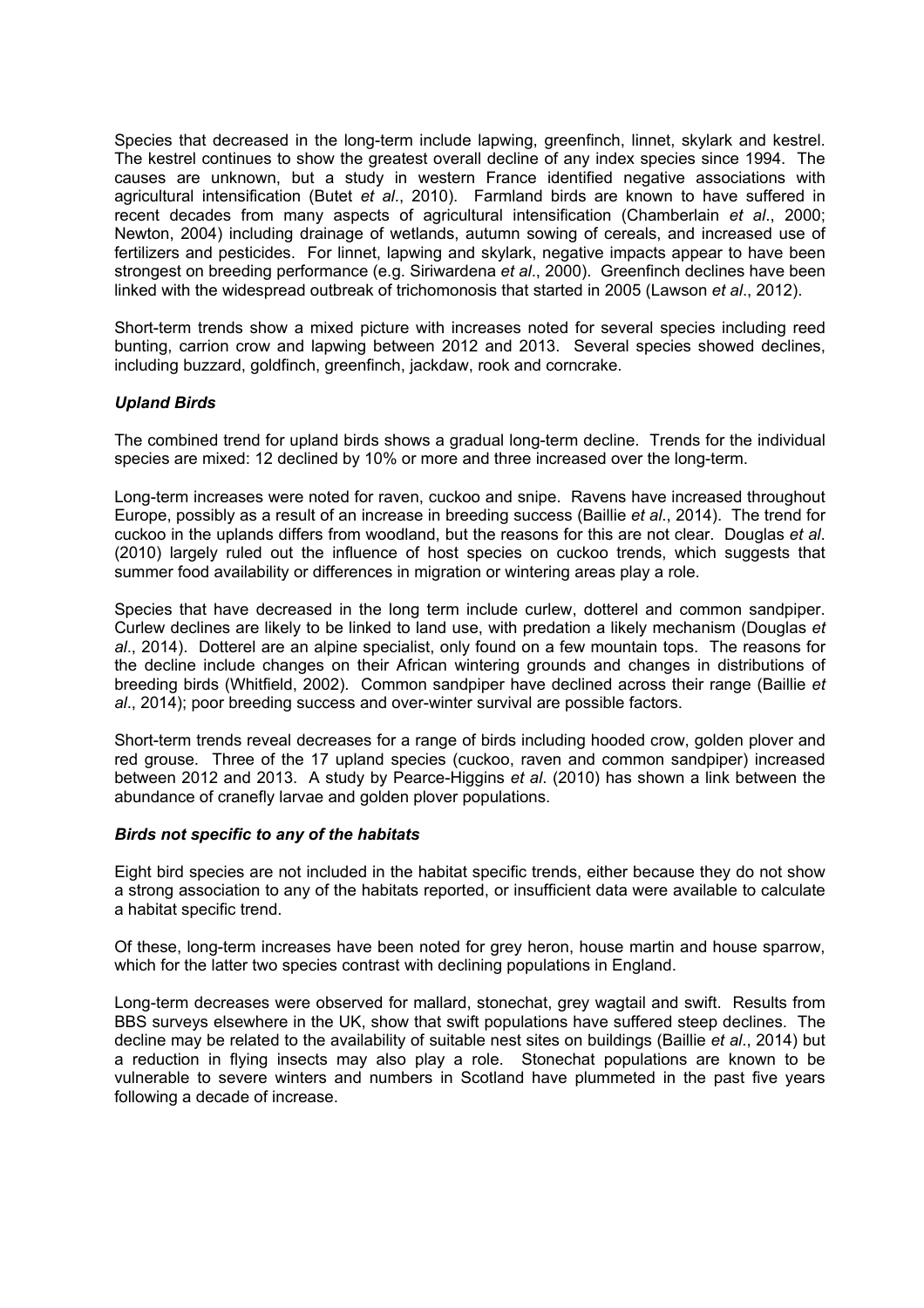#### **Source data and updates**

Data for 56 of the 66 species come from the British Trust for Ornithology (BTO), Joint Nature Conservation Committee (JNCC) and Royal Society for the Protection of Birds (RSPB) Breeding Bird Survey (BBS) (View map of BBS sites at http://blx1.bto.org/bbsresults/results/cov\_maps/bbscoverage-9999.html). The data for BBS consist of annual counts made over a period of years at a series of sites. Generalised Linear Models were used to generate trends. To prevent short-term population variability and statistical error having an undue influence, trends were smoothed and long term trends assessed using techniques recommended by Fewster *et al*. (2000). The smoothed indices were used to assess the significance of long-term changes and the unsmoothed indices were used to assess the significance of short-term changes. Details of the methods used to calculate the indices are available from http://www.bto.org/birdtrends2010/methodology.htm.

Trends for common sandpiper and dipper are derived from the BTO Waterways Bird Survey and the Waterways Breeding Bird Survey. Grey heron trends are derived from the Heronries Census. Trends for seven species (golden eagle, hen harrier, peregrine, dotterel, corncrake, black grouse and capercaillie) are estimated from single-species surveys carried out periodically, during the period 1994 to 2016 as part of the SCARABBS (Statutory Conservation Agency/RSPB Annual Breeding Bird Scheme) programme.

Results for the UK are available from https://www.gov.uk/government/statistics/wild-birdpopulations-in-the-uk

The index will be next updated in November 2015.

Official Statistics are produced by professionally independent statistical staff in accordance with the Code of Practice for Official Statistics.

#### **References**

- Amar, A., Hewson, C.M., Thewlis, R.M. *et al*. 2006. What is happening to our woodland birds? Long-term changes in the populations of woodland birds. *RSPB Research Report* No. 19. RSPB, Sandy.
- Baillie, S.R., Marchant, J.H., Leech, D.I. *et al*. 2014. BirdTrends 2013: trends in numbers, breeding success and survival for UK breeding birds. *BTO Research Report* No. 652. BTO, Thetford. http://www.bto.org/birdtrends
- Baillie, S.R. & Peach, W.J. 1992. Population limitation in Palaearctic-African migrant passerines. *Ibis*, **134** (suppl. 1), 120-132.
- Butet, A., Michel, N., Rantier, Y. *et al*. 2010. Responses of common buzzard (*Buteo buteo*) and Eurasian kestrel (*Falco tinnunculus*) to land use changes in agricultural landscapes of Western France. *Agriculture, Ecosystems and Environment*, **138**, 152-159.
- Chamberlain, D.E., Fuller R.J., Bunce, R.G.H., Duckworth, J.C. & Shrubb, M. 2000. Changes in the abundance of farmland birds in relation to the timing of agricultural intensification in England and Wales. *Journal of Applied Ecology*, **37**, 771-788.
- Douglas, D.J.T., Newson, S.E., Leech, D.I., Noble, D.G. & Robinson, R.A. 2010. How important are climate-induced changes in host availability for population processes in an obligate brood parasite, the European cuckoo? *Oikos* **119**, 1834-1840.
- Douglas, D.J.T., Bellamy, P.E., Stephen, L.S. *et al*. 2014. Upland land use predicts population decline in a globally nearthreatened wader. Journal of Applied Ecology, **51**, 194-203.
- Fewster, R.M., Buckland, S.T., Siriwardena, G.M., Baillie, S.R. & Wilson, J.D. 2000. Analysis of population trends for farmland birds using generalized additive models. *Ecology*, **81**, 1970-1984.
- Lawson, B., Robinson, R.A., Colvile, K.M. *et al*. 2012. The emergence and spread of finch trichomonosis in the British Isles. *Philosophical Transactions of the Royal Society B*, **367**, 2852-2863.
- Morrison, C. A., Robinson, R. A., Clark, J. A. and Gill, J. A. 2010. Spatial and temporal variation in population trends in a longdistance migratory bird. *Diversity and Distributions*, **16**, 620-627.
- Newton, I. 2004. The recent declines of farmland bird populations in Britain: an appraisal of causal factors and conservation actions. *Ibis*, **146**, 579-600.
- Pearce-Higgins, J.W., Dennis, P., Whittingham, M.J. & Yalden, D.W. 2010. Impacts of climate on prey abundance account for fluctuations in a population of a northern wader at the southern edge of its range. *Global Change Biology*, **16**, 12-23.
- Siriwardena, G.M., Baillie, S.R., Crick, H.Q.P. & Wilson, J.D. 2000. The importance of variation in the breeding performance of seed-eating birds for their population trends on farmland. *Journal of Applied Ecology*, **37**, 128-148.
- Watson, A., Marquiss, M. & Summers, R. 2009. Abundance of crossbills, siskins and cone-crops. *Ornis Fennica*, **86**, 38-40.

Whitfield, D.P. 2002. Status of breeding dotterel *Charadrius morinellus* in Britain in 1999. Bird Study, 49, 237-249.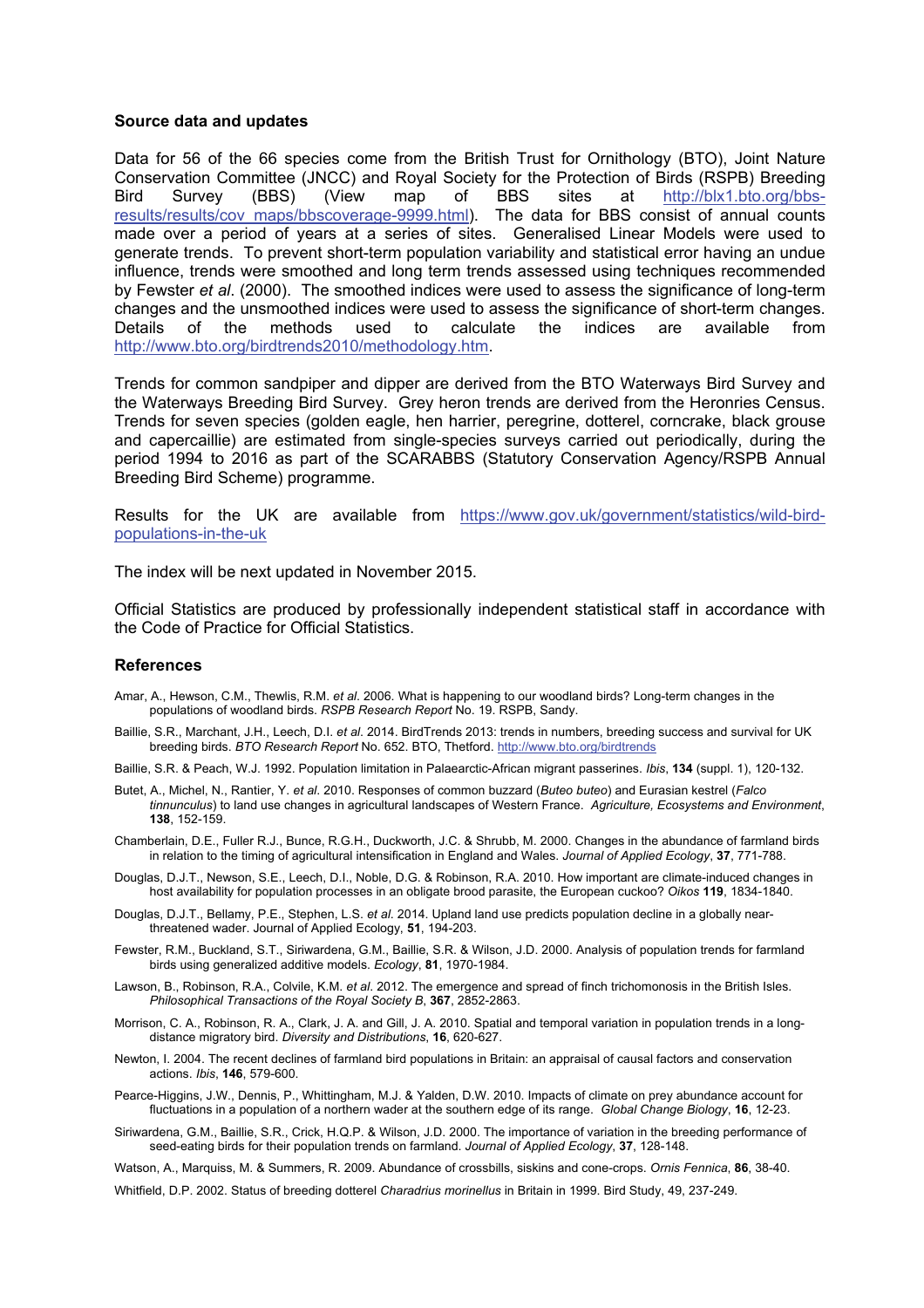#### *Table 1. Percentage changes in abundance for the Scottish Terrestrial Breeding Birds,1994- 2013 and 2012-2013, species listed in order of overall change 1994 to 2013.*

Summarised unsmoothed trends for individual species and their habitat associations from 1994 to 2013, and the most recent year of change. A blank entry denotes that the species did not show a strong association to that habitat, or that insufficient data were available to calculate a habitat-specific trend.

|                      | <b>All species</b>      |                | <b>Woodland</b> |                | <b>Farmland</b> |                | <b>Upland</b> |                |  |
|----------------------|-------------------------|----------------|-----------------|----------------|-----------------|----------------|---------------|----------------|--|
| <b>Species name</b>  | $94-13$                 | $12 - 13$      | $94-13$         | $12 - 13$      | $94-13$         | $12 - 13$      | $94-13$       | $12 - 13$      |  |
| <b>Great Spotted</b> |                         |                |                 |                |                 |                |               |                |  |
| Woodpecker           | 563                     | 10             | 563             | 10             |                 |                |               |                |  |
| Chiffchaff           | 535                     | $-7$           | 535             | $-7$           |                 |                |               |                |  |
| Blackcap             | 243                     | $-30$          | 254             | $-25$          |                 |                |               |                |  |
| <b>House Martin</b>  | 147                     | $-38$          |                 |                |                 |                |               |                |  |
| Goldfinch            | 129                     | $-28$          |                 |                | 204             | $-36$          |               |                |  |
| Corncrake            | 110                     | $-24$          |                 |                | 110             | $-24$          |               |                |  |
| Raven                | 107                     | 35             |                 |                |                 |                | 107           | 35             |  |
| <b>Great Tit</b>     | 94                      | 3              | 104             | $\mathbf{1}$   | 137             | -8             |               |                |  |
| <b>Tree Pipit</b>    | 85                      | 16             | 85              | 16             |                 |                |               |                |  |
| Whitethroat          | 80                      | 3              |                 |                | 80              | 3              |               |                |  |
| Dunnock              | 58                      | 3              | 101             | $\mathbf{1}$   | 18              | $\mathbf{1}$   |               |                |  |
| Treecreeper          | 49                      | $-11$          | 49              | $-11$          |                 |                |               |                |  |
| Cuckoo               | 46                      | 16             | 5               | 27             |                 |                | 105           | 28             |  |
| Siskin               | 46                      | $-35$          | 46              | $-35$          |                 |                |               |                |  |
| <b>Bullfinch</b>     | 36                      | $-37$          | 36              | $-37$          |                 |                |               |                |  |
| Willow               |                         |                |                 |                |                 |                |               |                |  |
| Warbler              | 36                      | $-16$          | 36              | $-16$          |                 |                |               |                |  |
| House                |                         |                |                 |                |                 |                |               |                |  |
| Sparrow              | 35                      | $-7$           |                 |                |                 |                |               |                |  |
| Magpie               | 35                      | $-14$          |                 |                | 31              | $-11$          |               |                |  |
| Yellowhammer         | 30                      | -8             |                 |                | 30              | -8             |               |                |  |
| Wren                 | 29                      | $\overline{4}$ | 29              | 4              |                 |                |               |                |  |
| Goldcrest            | 29                      | $-21$          | 29              | $-21$          |                 |                |               |                |  |
| <b>Buzzard</b>       | 22                      | $-13$          | 8               | $-15$          | 8               | $-37$          |               |                |  |
| Blackbird            | 22                      | $-3$           | 20              | 7              | 36              | $-2$           |               |                |  |
| <b>Grey Heron</b>    | 18                      | -9             |                 |                |                 |                |               |                |  |
| Sedge Warbler        | 17                      | $-13$          |                 |                | 17              | $-13$          |               |                |  |
| Snipe                | 15                      | $\overline{2}$ |                 |                |                 |                | 15            | $\overline{2}$ |  |
| <b>Reed Bunting</b>  | 14                      | 24             |                 |                | 14              | 24             |               |                |  |
| <b>Blue Tit</b>      | 11                      | $-11$          | $-2$            | $-10$          | 20              | -9             |               |                |  |
| Swallow              | 10                      | $-12$          |                 |                | 10              | $-12$          |               |                |  |
| Chaffinch            | 8                       | -6             | 10              | $\overline{2}$ | 12              | 0              |               |                |  |
| Robin                | 8                       | 3              | 33              | 8              |                 |                |               |                |  |
| <b>Carrion Crow</b>  | 5                       | 21             |                 |                | 22              | 36             |               |                |  |
| Jackdaw              | 5                       | $-27$          |                 |                | $\overline{4}$  | $-24$          |               |                |  |
| Golden Eagle         | $\overline{\mathbf{4}}$ | 0              |                 |                |                 |                | 4             | 0              |  |
| <b>Collared Dove</b> | $\overline{2}$          | 15             |                 |                |                 |                |               |                |  |
| Woodpigeon           | $\mathbf{1}$            | $-7$           |                 |                | $-2$            | $\overline{2}$ |               |                |  |
| Lesser Redpoll       | $-1$                    | $-43$          | $-1$            | $-43$          |                 |                |               |                |  |
| Pied Wagtail         | $-1$                    | $-7$           |                 |                | $-1$            | -7             |               |                |  |
| Song Thrush          | $-3$                    | 10             | $-3$            | $-2$           | 13              | $\overline{2}$ |               |                |  |
| Hen Harrier          | $-3$                    | $-4$           |                 |                |                 |                | $-3$          | $-4$           |  |
| Coal Tit             | $-6$                    | $-25$          | $-6$            | $-25$          |                 |                |               |                |  |